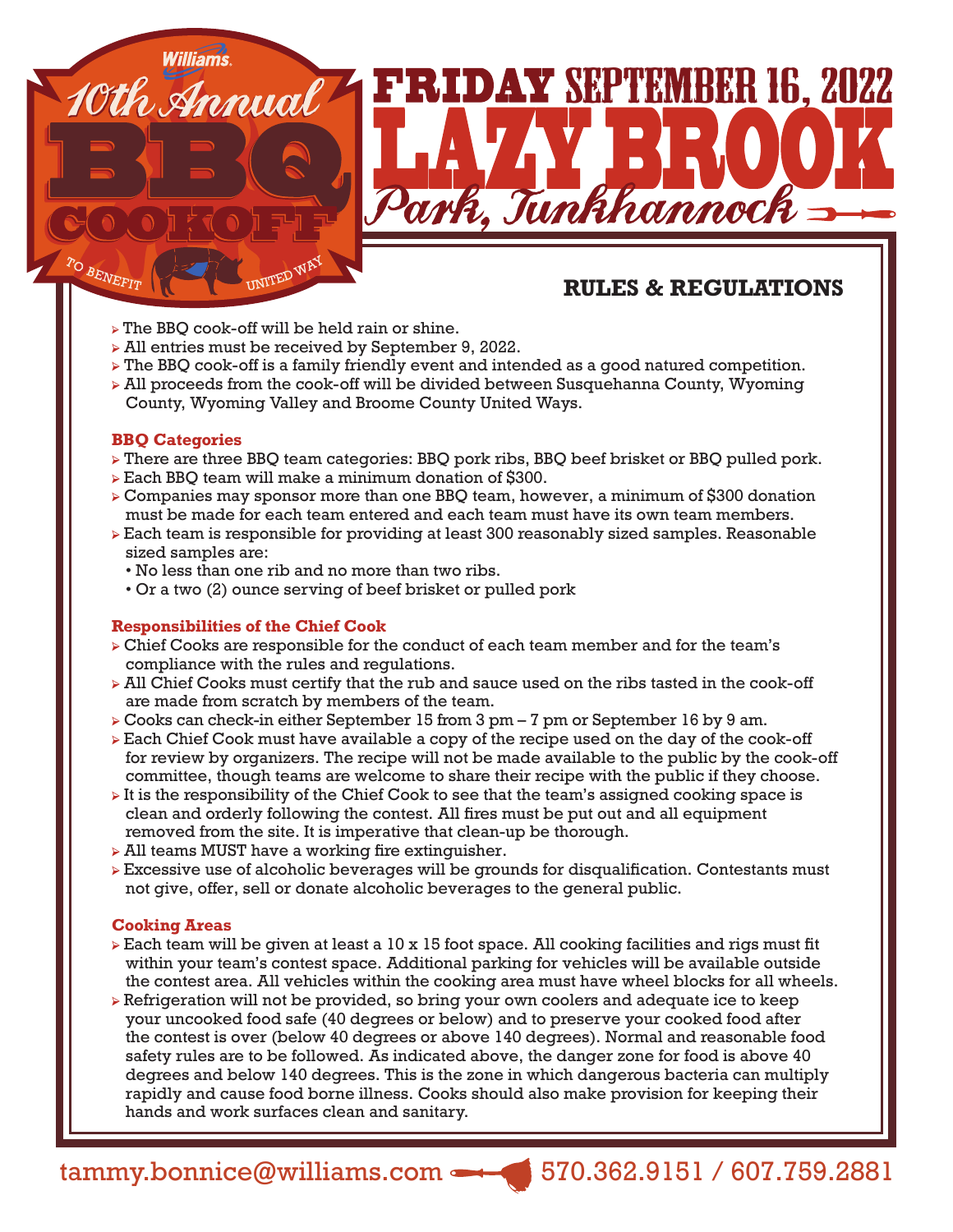- $\triangleright$  Competitors are responsible for supplying their own grill/ smoker, cooking equipment, tables, meats, latex gloves, garbage bags, fire extinguishers and 3 sanitation buckets for keeping all utensils, etc. clean and sanitary (wash, rinse and sanitized). Sanitizing is most easily done using a mixture of 1 capful of bleach per gallon of water and letting the treated items air dry. If a cook wants more food safety information, please check out the subject on the internet. Unsafe cooking practices and unsafe food will result in immediate disqualification.
- ➢ A shared water source is available to all BBQ teams.
- ➢ No open burning is allowed. Each team must have a grill that contains fire, coals or fuel and is raised off the ground.
- $\triangleright$  Tobacco products are not be used in the cooking area by any member of the team.
- ➢ BBQ entries can be cooked prior to the event or cooked on-site.
- $\triangleright$  Williams and the United Way will not be responsible for theft or damage to the equipment, or bodily injury of any kind.
- ➢ The BBQ Cook-Off Chair and committee reserve the right to make additional rules and regulations as the situation warrants. Decisions of the BBQ Cook-Off Chair and committee are final.
- $\triangleright$  In the event of a tie, the BBO committee will select the winners.
- ➢ Decisions of the BBQ committee are final.

## **This year's BBQ Cook Off will have 3 categories of judging; VIP and the People's Choice. Each category is described below:**

#### **VIP Judge Team:**

- ➢ VIP Judging begins at 12:00 p.m. Category winners will be selected by the VIP Judges.
- ➢ There are 4 categories of judging: Elite, VIP, People's Choice and Grand Champion. Each VIP Judge Team will receive VIP judge tickets that will grant entry into the cook off and the right to judge their category. There are 6 levels of VIP judge packages.
- $\triangleright$  All VIP judging scores must be submitted to the cook off committee by 2:30 p.m.

#### **Elite:** \$10,000

- •6 VIP Elite Judges
- •5 VIP judges
- •Williams Cooler
- •Dedicated area of 10 x 10
- •25 General Admission Tickets
- •30 People Choice Chips

#### **Grill Baby, Grill:** \$5,000

- •Only 3 packages available
- •5 VIP judges
- •Williams Cooler
- •Dedicated area of 10 x 10
- •20 General Admission Tickets
- •20 People Choice Chips

#### **Smokin':** \$2,500

- •Only 3 packages available
- •4 VIP judges
- •Williams Cooler
- •Dedicated area of 10 x 10
- •15 General Admission Tickets
- •15 People Choice Chips

#### **Mesquite:** \$2,000

- •4 VIP judges
	- •Williams Cooler
	- •Dedicated area of 10 x 10
	- •10 General Admission Tickets
	- •10 People Choice Chips

#### **Hickory:** \$1,500

- •4 VIP judges
- •Williams Cooler
- •Dedicated area of 10 x 10
- •5 General Admission Tickets
- •5 People Choice Chips

### **Applewood:** \$1,000

- •4 VIP judges
- •Williams Cooler
- •Dedicated area of 10 x 10
- •3 General Admission Tickets
- •3 People Choice Chips



tammy.bonnice@williams.com 570.362.9151 / 607.759.2881